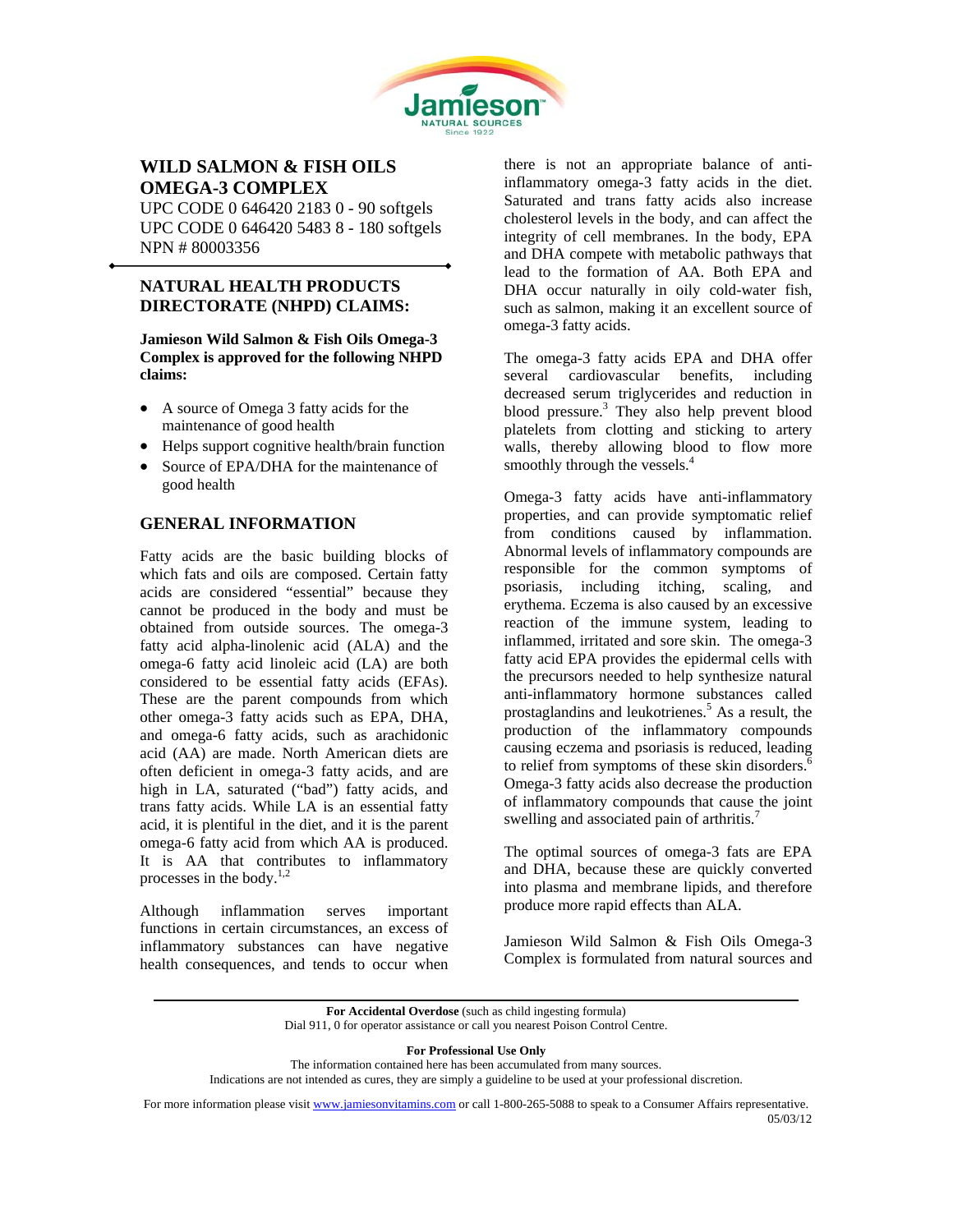

is pharmaceutically tested to guarantee full potency and absolute clinical purity.

What makes Wild Salmon & Fish Oils Omega-3 Complex from Jamieson Laboratories different…..and why does that difference mean better?

- 1) Formulated using EPA and DHA in their natural triglyceride form for optimal bioavailability. Many other EFA products on the market use fish oils in the ethyl ester form which are less stable and not as well absorbed as the triglyceride form.
- 2) The EPA and DHA extracted from salmon, sardines, and anchovies are purified using a gentle molecular distillation process to remove all traces of mercury and other micro-contaminants.
- 3) This pharmaceutical grade product is standardized to contain 18% (180 mg) of EPA and 12% (120 mg) of DHA in each capsule.
- 4) Our premium formulations are manufactured using the  $360$  Pure process – a minimum of 360 quality tests that guarantee traceability and reliability of raw material, product safety, full potency and absolute clinical purity.

## **INGREDIENT INFORMATION**

Available as 90 or 180 softgels. Each softgel contains: Wild Salmon & Fish Oil Complex…….1,000 mg Omega-3 Fatty Acids………………..…..300 mg (Derived from 1,000 mg of pure, molecularly distilled wild Alaskan salmon, sardine and anchovy fish oil) Providing: Eicosapentanoic Acid TG (EPA)..………180 mg Docosahexaenoic Acid TG (DHA)……...120 mg

(in the natural bioactive TG Triglyceride form)

# **EXCIPIENTS**

Gelatin, Glycerin.

## **DIRECTIONS**

Adults - Take 1-3 softgels daily with a meal. Store between 15°C-25°C, away from children.

## **INDICATED BENEFITS**

- A source of omega-3 fatty acids (EPA and DHA) for the maintenance of good health
- Helps support cognitive health/brain function

#### **NUTRIENT INTERACTIONS**

#### **Drug Interactions**

Anticoagulant medications, aspirin.

#### **Nutrient Depletions**

Mineral oil, orlistat, bile acid sequestrants.

#### **Supportive Interactions**

Garlic, immunosuppressants, HMG-CoA reductase inhibitors, calcium channel blockers, vitamin E, vitamin C, selenium.

## **WARNINGS AND PRECAUTIONS**

None known when taken as directed.

# **TOXICITY, ADVERSE REACTIONS, AND SIDE EFFECTS**

Do not exceed recommended dosage. Fish oil may cause belching, flatulence, nausea, bloating, and diarrhea.

**For Accidental Overdose** (such as child ingesting formula) Dial 911, 0 for operator assistance or call you nearest Poison Control Centre.

**For Professional Use Only** 

The information contained here has been accumulated from many sources.

Indications are not intended as cures, they are simply a guideline to be used at your professional discretion.

For more information please visit www.jamiesonvitamins.com or call 1-800-265-5088 to speak to a Consumer Affairs representative.<br>05/03/12 05/03/12